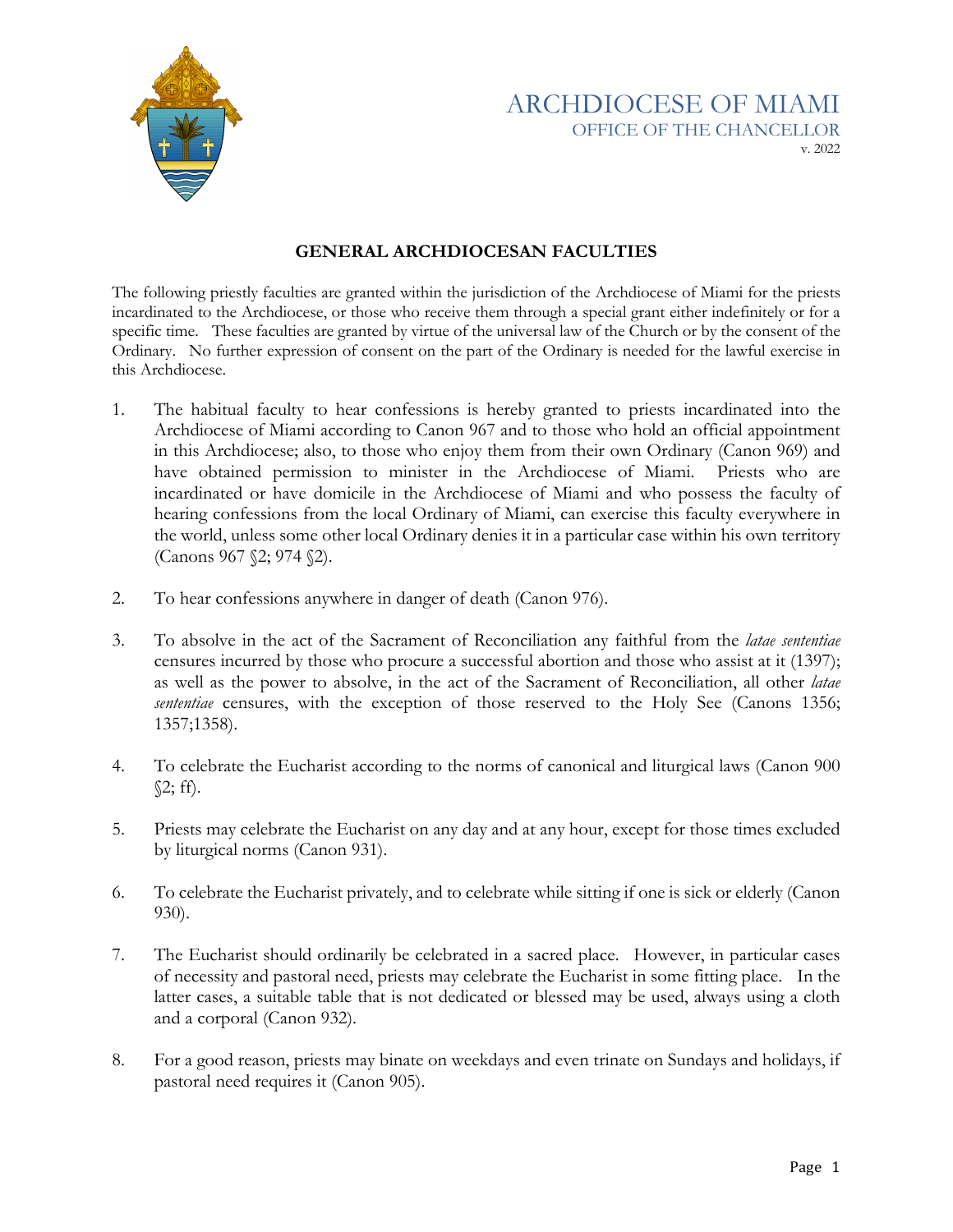- 9. Priests who binate or trinate may eat something before the second or third celebration, even if the period of one hour of fasting is not observed (Canon 919).
- 10. To celebrate the Eucharist by using the text of any approved Mass if one is blind or suffering from another infirmity (Canon 930 §2).
- 11. Priests who celebrate the Eucharist more than once the same day may apply the individual Mass for the intention for which an offering was made but they may retain the offering for only one Mass, sending the other offerings to the Archdiocesan Pastoral Center to be given to whatever entity the Archbishop decides. An exception to this rule is Christmas, when the priest can retain all Mass stipends from the Masses he celebrated – one usual stipend per Mass (Canon 951).
- 12. To dispense, in individual cases, for a just reason, from the Eucharistic abstinence (Canon 919).
- 13. In the administration of sacraments in which sacred oils are to be used, the oils should be those that have been recently consecrated or blessed by a bishop. However, in the case of the Sacrament of the Anointing of the Sick, priests can bless the oil, but only in the celebration of the sacrament. The oil must come from olives or from other plants (Canons 847; 999, 2˚).
- 14. Priests may keep the oil of the sick, for any good reason, in the rectory, in their automobile, or in some other appropriate place (see: Canon 847  $\S$ ).
- 15. To carry the oil of the sick so that in case of necessity the Sacrament of the Anointing of the Sick may be administered (Canon 1003 §3).
- 16. In the case of danger of death, and only when the local Ordinary cannot be reached, priests enjoying faculties and those delegated or sub-delegated may dispense from the form prescribed for the celebration of Matrimony and from all impediments of ecclesiastical law, except the impediments arising from the Sacred Order of the Presbyterate (Canon 1079 §1 and §2) and from any impediment arising from divine or natural law. In these cases, the priest is to inform the local Ordinary of a dispensation granted for the external forum and this dispensation is to be recorded in the marriage register of the parish in which territory the ceremony took place (Canon 1081).
- 17. Whenever an impediment to marriage is discovered and all the wedding preparations have been made and the marriage cannot be deferred without probable danger of serious harm, until dispensation can be obtained from competent authority, a priest enjoying faculties and those delegated or sub-delegated, may dispense from all the impediments of ecclesiastical law, except the impediment of crime and the impediment arising from Sacred Orders or from public perpetual vow of chastity (Canons 1078 & 1080) and from any impediment arising from divine or natural law.
- 18. Priests may impart all blessings except those which are reserved to the Roman Pontiff or to Bishops; (Canon 1169 §2). Examples of reserved blessings performed by bishops only are: the consecration of Chrism and the consecration of virgins.
- 19. Priests possess the faculty to preach everywhere in the world, unless this faculty has been restricted or removed by the competent Ordinary or unless express permission is required by particular law. This faculty should always be exercised with at least the presumed consent of the Rector or Pastor of the Church (Canon 764).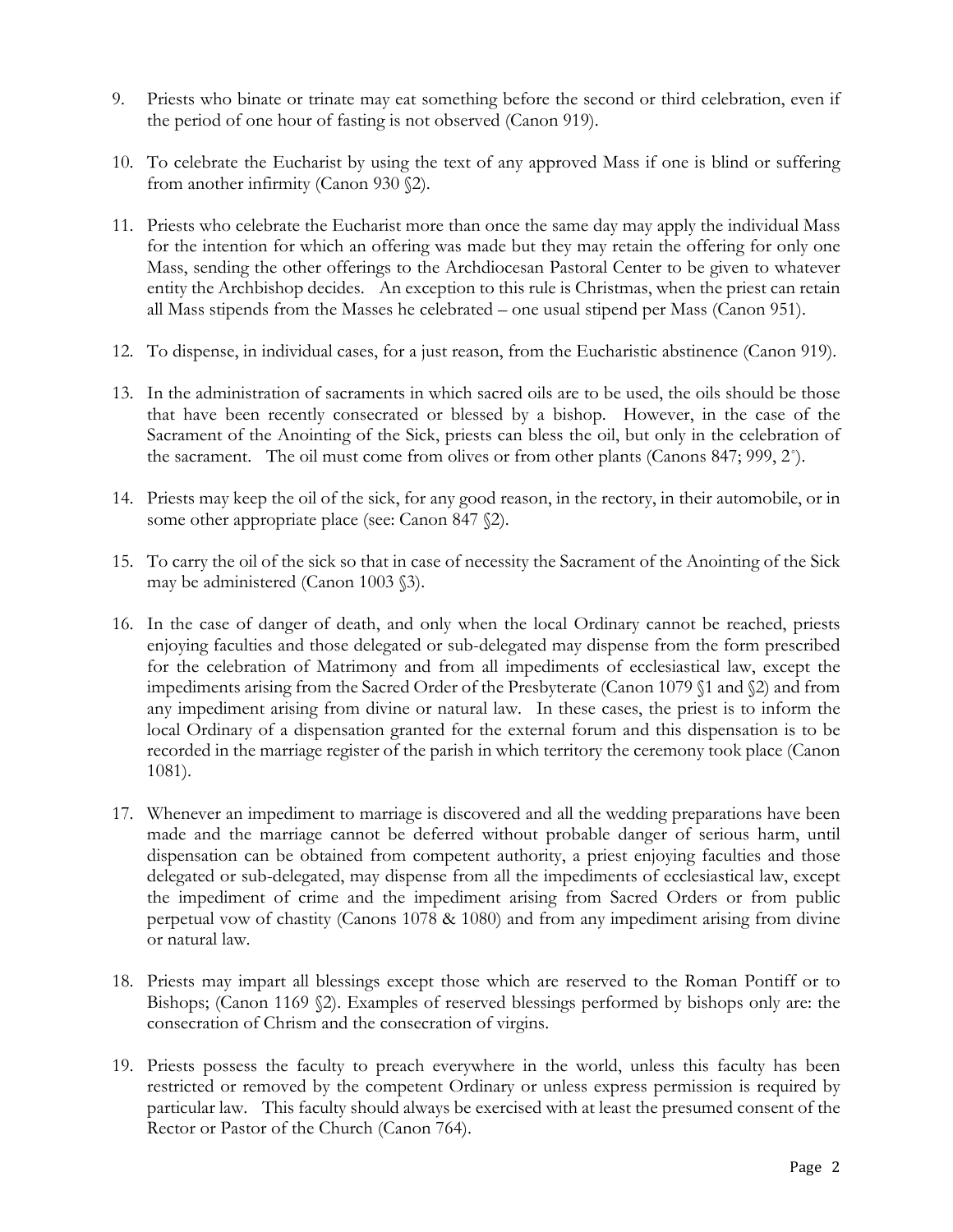- 20. To preach to Religious in their churches or oratories only with the permission of the competent Superior (Canon 765).
- 21. To baptize **one** adult who has completed the fourteenth year, without previously referring the matter to the Diocesan Archbishop and to immediately administer Confirmation (Canons 863; 883, 2˚).
- 22. To allow church funeral rites for an unbaptized child, if the parents had intended to have the child baptized; also, to allow church funeral rites for a baptized person belonging to a non-Catholic church or ecclesial community, provided this is not clearly contrary to the wishes of the deceased and provided a minister of the faith of the deceased is not available (Canon 1183 §2&3);
- 23. Erect the Stations of the Cross in churches, chapels, and out-of-doors (see: Canon 1169 §1 &  $\S2$ ).
- 24. It is important that all non-parochial ministries be coordinated within the context of the Archdiocesan structure. It is, therefore, never permitted for any priest (diocesan or religious) to initiate or participate in such ministries without the direct authorization of the Ordinary or his delegate (see Canons 146-156;1276).

## **ADDITIONAL FACULTIES GRANTED TO PASTORS AND PARISH ADMINISTRATORS**

In addition to the faculties granted as presented above Canon Law grants to the pastors the following faculties:

- 25. To exercise the pastoral care of the community entrusted to him under the authority of the Diocesan Bishop so that, for his community, he may carry out the offices of teaching, sanctifying, and ruling with the cooperation of his priests or deacons and with the assistance of lay members of Christ's faithful in accord with law (Canon 519).
- 26. To act in the person of the parish in all canonical matters (Canon 532).
- 27. To grant to any priest who has faculties for hearing confessions from his own Ordinary, the permission to use his church to hear confessions. However, priests from outside of the Archdiocese of Miami who *do not have* the faculties to hear confession from their own Ordinary must be referred to the Office of the Chancellor for Canonical Affairs (Canon 966 §1 & §2).
- 28. To celebrate the Eucharist for the people entrusted to him on all Sundays and Holydays of Obligation. If the pastor cannot celebrate the "Pro Populo" Mass on these days, he can move it to another weekday. In case of necessity, he may delegate someone else satisfy the "Missa Pro Populo" but only on these Sundays and Holydays of Obligation (Canon 534 §1).
- 29. To grant to other priests and deacons the faculty of assisting at all marriages within the territory of his parish. Otherwise, a Pastor can delegate a specific priest or deacon to assist at a specific marriage within the territory of his parish. Any general delegation must be granted in writing (Canon 1111 §1 & §2).
- 30. To assist, by virtue of office, at the marriage of both subjects and non-subjects, provided one of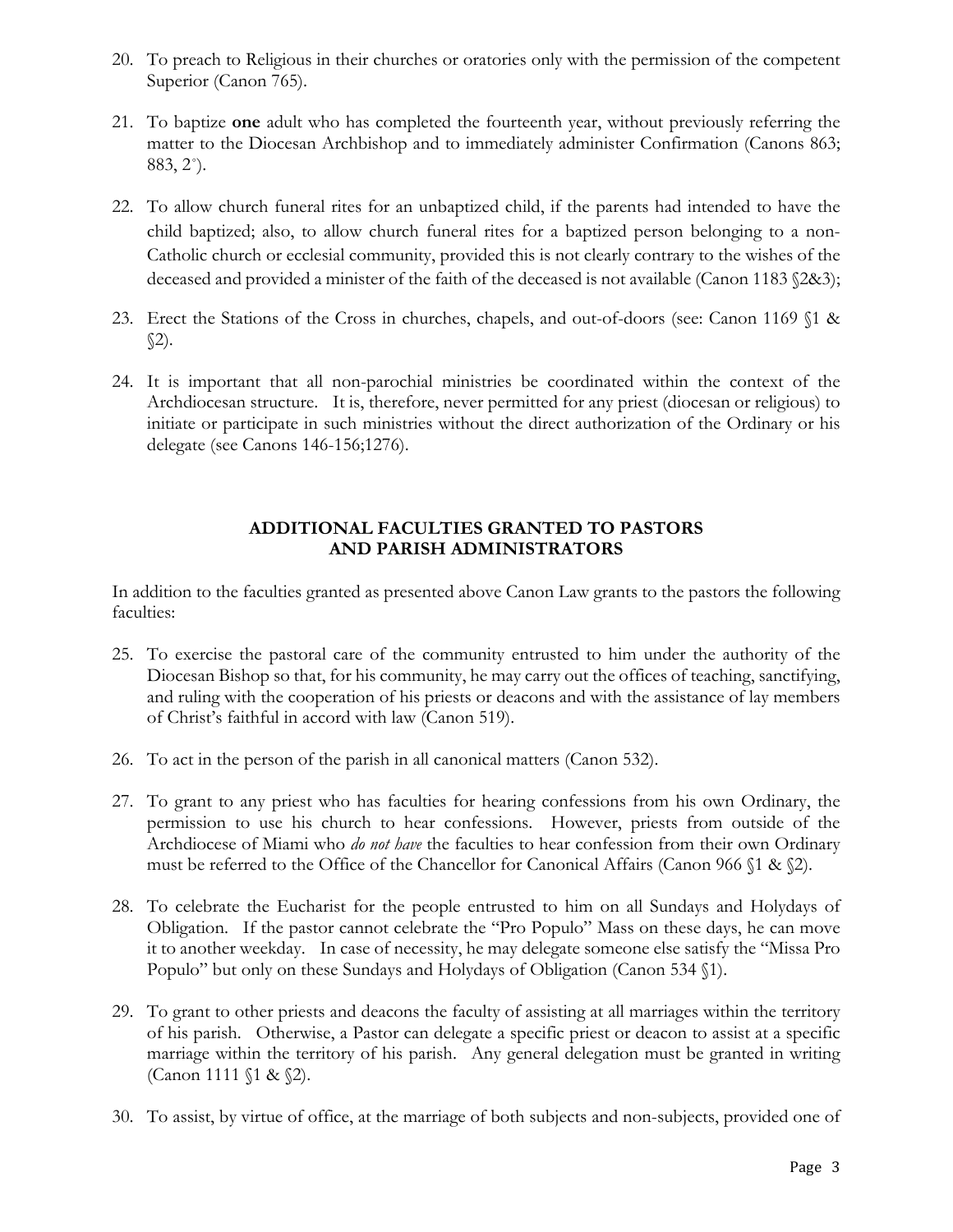the parties is of the Latin Rite, but only for his own parish (Canon 1109). The Pastor may give general delegation to any priest or deacon to witness weddings within his territory. This general delegation is to be in writing and kept in the parish archives.

- 31. Pastors within the Archdiocese of Miami may grant the following permissions for Catholics who wish to marry: (a) a baptized non-Catholic, (b) a Catholic who has notoriously rejected the Catholic Faith, (c) a person who has natural obligations to a former spouse or children, (d) a person who is under 19 years of age, (e) a person involved in a premarital pregnancy situation, (f) a couple who will have less than six-month preparation period. These faculties may not be subdelegated.
- 32. To dispense from private vows made by: (1) a person belonging to the parish to which the priest is assigned and by (2) a visitor within the parish, only if no injury is done to the acquired rights of others (compare Canon 1196).
- 33. To commute to a better, equal or even lesser good what has been promised by private vow made by: (1) a person belonging to the parish to which he is assigned and also by (2) a visiting faithful within the territory (Canon 1197).
- 34. To suspend, dispense or commute a promissory oath, unless the dispensation from oath would tend to harm others (Canon 1203).
- 35. To admit into full communion in the Catholic Church those already baptized, even if over fourteen years of age, and to validly confirm them if they are of the age approved in our Archdiocese.

## **ADDITIONAL FACULTIES GRANTED TO PAROCHIAL VICARS AND PRIESTS IN RESIDENCE WITH OFFICIAL ASSIGNMENTS**

In addition to the General Faculties as presented above (no. 1-28), the Archbishop of Miami grants the following faculties to Parochial Vicars and the extern priests in residence with an official assignment in the Archdiocese of Miami and to those enjoying general delegation:

- 36. To enjoy general delegation to assist at marriages within the boundaries of the parish to which they are assigned either as Parochial Vicar or in residence, to grant other priests and deacons, in individual instances, the faculty to assist at marriages within the boundaries of the parishes to which the Parochial Vicars and priests in residence with official appointments are assigned. The fact of delegation is to be noted in the marriage records (Canons 1111 §2; 137 §3).
- 37. To dispense from private vows made by: (1) a person belonging to the parish to which the priest is assigned and by (2) a visitor within the parish, only if no injury is done to the acquired rights of others (compare Canon 1196).
- 38. To commute to a better, equal or even lesser good what has been promised by private vow made by: (1) a person belonging to the parish to which he is assigned and also by (2) a visiting faithful within the territory (Canon 1197).
- 39. To suspend, dispense or commute a promissory oath, unless the dispensation from oath would tend to harm others (Canon 1203).